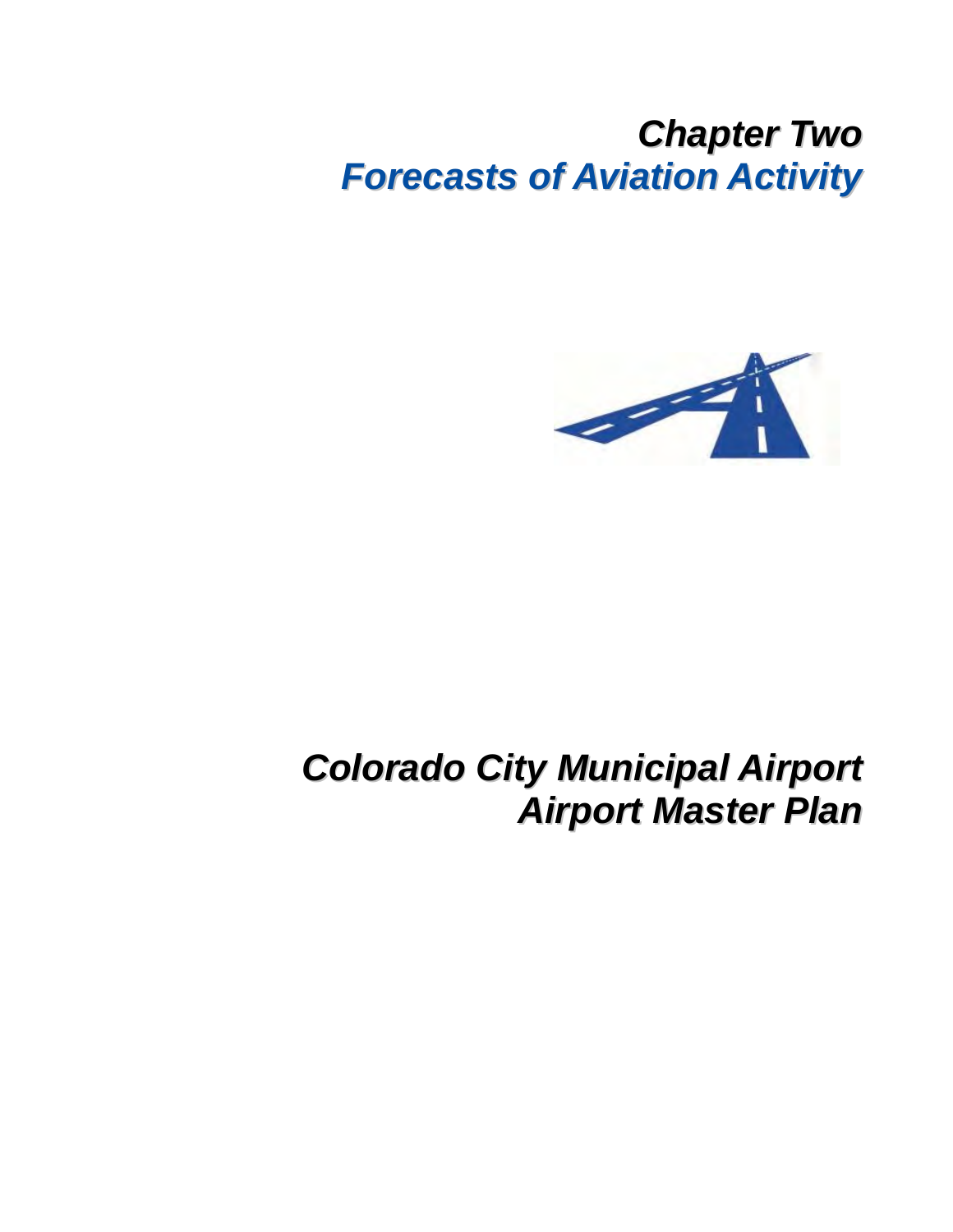# *Chapter Two Forecast*



#### **INTRODUCTION**

Forecasts of aviation activity serve as a guideline for the timing required for implementation of airport improvement programs. While such information is necessary for successful comprehensive airport planning, it is important to recognize that forecasts are only approximations of future activity, based upon historical data and viewed through present situations. They must therefore, be used with careful consideration, as they may lose their validity with the passage of time.

For this reason, an ongoing program of examination of local airport needs and national and regional trends is recommended and encouraged in order to promote the orderly development of aviation facilities at the Colorado City Municipal Airport.

At airports not served by air traffic control towers, estimates of existing aviation activity are necessary in order to form a basis for the development of realistic forecasts. Unlike towered airports, non-towered general aviation airports have historically not tracked or maintained comprehensive logs of aircraft operations. Estimates of existing aviation activity are based upon a review of based aircraft, available historical data, available local information and regional, state and national data form the baseline to which forecasted aviation activity trends are applied.

Activity projections are made based upon estimated growth rates, area demographics, industry trends and other indicators. Forecasts are prepared for the Initial-Term (0-5 years), the Intermediate-Term (6-10 years) and the Long-Term (11-20 years) time frames. Utilizing forecasts within these time frames will allow the construction of airport improvements to be timed to meet demand, but not so early as to remain idle for an unreasonable length of time.

There are four types of aircraft operations considered in the planning process. These are termed "local, based, itinerant and transient." They are defined as follows:

Local operations are defined as aircraft movements (departures or arrivals) for the purpose of training, pilot currency or pleasure flying within the immediate area of the local airport. These operations typically consist of touch-and-go operations, practice instrument approaches, flights to and within local practice areas and pleasure flights that originate and terminate at the airport under study.

Based aircraft operations are defined as the total operations made by aircraft based (stored at the airport on a permanent, seasonal or long-term basis) at the study airport, with no attempt to classify the operations as to purpose.

Itinerant operations are defined as arrivals and departures other than local operations and generally originate or terminate at another airport. These types of operations are closely tied to local demographic indicators, such as local industry and business use of aircraft and usage of the facility for recreational purposes.

Transient operations are defined as the total operations made by aircraft other than those based at the airport under study. These operations typically consist of business or pleasure flights originating at other airports, with termination or a stopover at the study airport.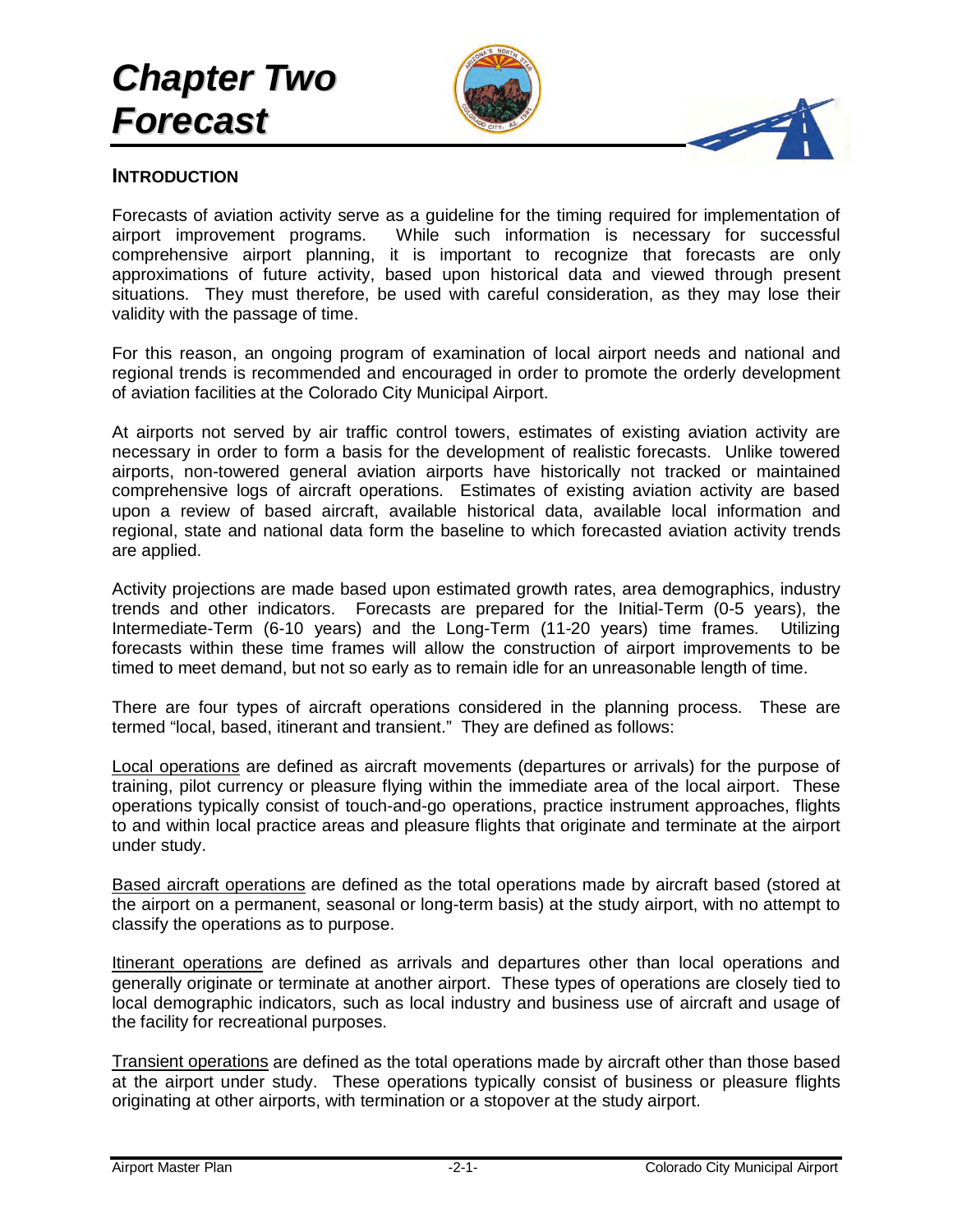The terms transient and itinerant are sometimes erroneously used interchangeably. This study will confine analysis to local and itinerant operations.

# **NATIONAL AND REGIONAL TRENDS**

According to factors such as aircraft production, pilot activity and hours flown, general aviation reached a peak in the late 1970s. This peak was followed by a long downturn that persisted through most of the 1980s and the early 1990s and has been attributed to high manufacturing costs associated with product liability issues as well as other factors. The General Aviation Revitalization Act (GARA) of 1994 was enacted with the goal of revitalizing the industry by limiting product liability costs. The Act established an 18-year statute of repose on liability related to the manufacture of all general aviation aircraft and their components. According to a 2001 report to Congress by the General Accounting Office (GAO), trends in general aviation since GARA was enacted suggest that liability costs have been less burdensome to manufacturers, shipments of new aircraft have increased and technological advances have been made. Indicators of general aviation activity, such as the numbers of hours flown and active pilots, have also increased in the years since GARA, but their growth has not been as substantial as the growth in manufacturing.

The unfortunate terrorist attacks of September 11, 2001 have had a substantial impact on these positive general aviation industry trends. Significant restrictions were placed on general aviation flying following September 11<sup>th</sup> which resulted in a considerable decrease in general aviation activity. Fortunately, most of these restrictions have now been lifted and the Federal Aviation Administration (FAA) is forecasting continued growth in general aviation.

The FAA annually convenes expert panels in aviation and develops forecasts for future activity in all areas of aviation, including general aviation. The FAA's 2007-2020 forecast predicts that total general aviation fleet will increase at an average annual rate of 1.4 percent during the 14 year forecast period, growing from an estimated 226,422 aircraft in 2006 to 274,914 aircraft in 2020. The fleet of jet turbine aircraft is expected to increase at a greater rate than the fleet of piston aircraft; as a result, the number of piston aircraft, while continuing to increase, is expected to represent a smaller percentage of the total general aviation fleet. Figures 2-1 and 2-2 illustrate this forecasted change to the general aviation fleet that is forecast to occur over the 14-year period.



Source: General Aviation & Air Taxi Activity & Avionics Survey 2005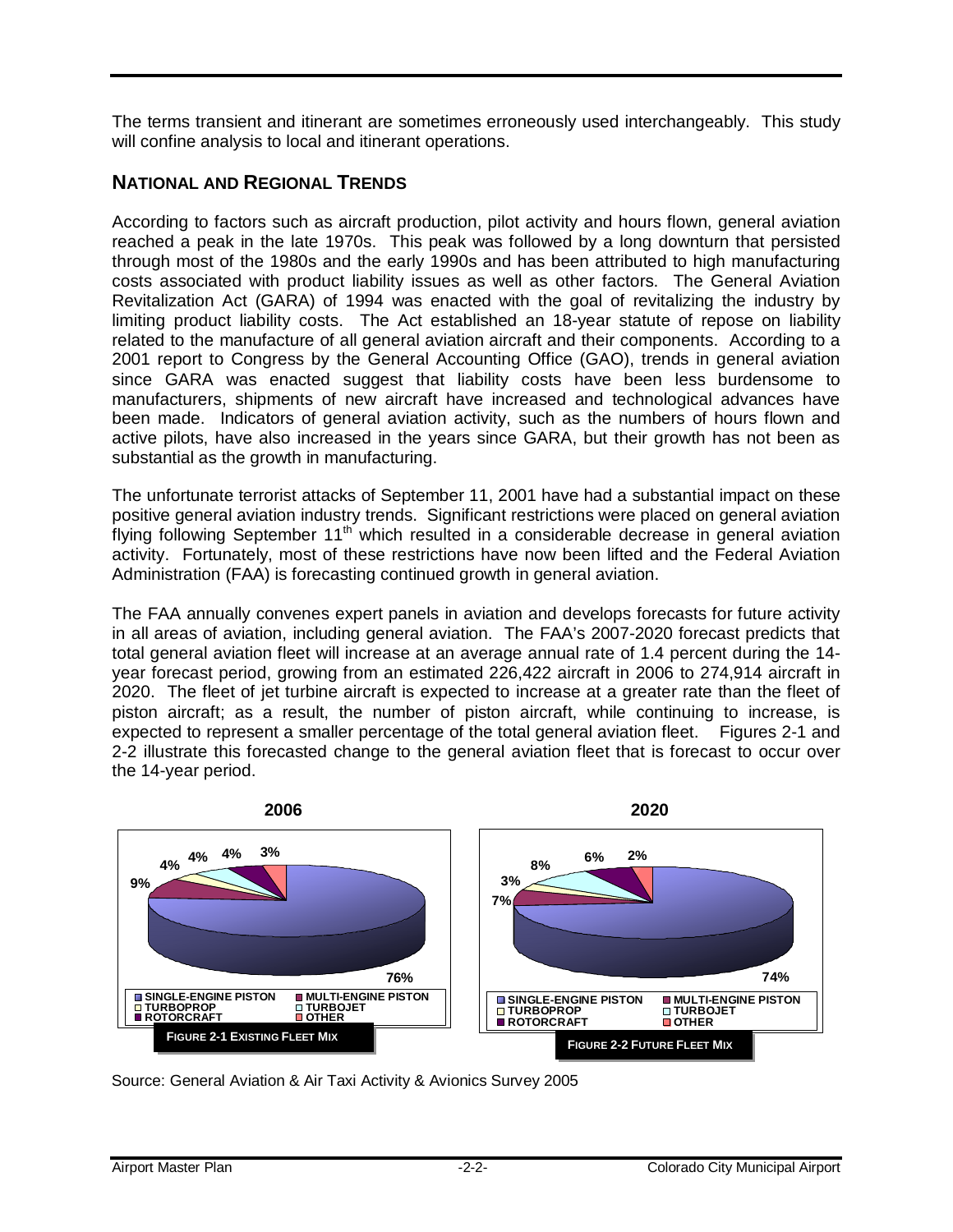The General Aviation Manufacturer's Association (GAMA) produces activity forecasts based on general aviation hours flown. As shown in Table 2-1, the number of turbojet (TJ) hours is forecasted to increase by 203 percent between 2006 and 2017.

| Table 2-1 National General Aviation Forecast |           |                           |     |     |       |  |  |  |  |
|----------------------------------------------|-----------|---------------------------|-----|-----|-------|--|--|--|--|
|                                              |           | Hours Flown (in millions) |     |     |       |  |  |  |  |
| Year                                         | <b>SE</b> | <b>ME</b>                 | ΤP  | TJ  | Total |  |  |  |  |
| 2006                                         | 17.0      | 2.4                       | 2.0 | 3.2 | 24.6  |  |  |  |  |
| 2007                                         | 17.2      | 2.4                       | 2.0 | 3.6 | 25.2  |  |  |  |  |
| 2008                                         | 17.5      | 2.4                       | 2.1 | 4.0 | 26.0  |  |  |  |  |
| 2009                                         | 17.7      | 2.5                       | 2.1 | 4.6 | 26.9  |  |  |  |  |
| 2010                                         | 17.9      | 2.5                       | 2.1 | 5.2 | 27.7  |  |  |  |  |
| 2011                                         | 18.1      | 2.5                       | 2.1 | 5.9 | 28.6  |  |  |  |  |
| 2012                                         | 18.3      | 2.6                       | 2.2 | 6.6 | 29.7  |  |  |  |  |
| 2013                                         | 18.6      | 2.6                       | 2.2 | 7.2 | 30.6  |  |  |  |  |
| 2014                                         | 18.8      | 2.6                       | 2.2 | 7.9 | 31.5  |  |  |  |  |
| 2015                                         | 19.0      | 2.6                       | 2.2 | 8.5 | 32.3  |  |  |  |  |
| 2016                                         | 19.2      | 2.7                       | 2.2 | 9.0 | 33.1  |  |  |  |  |
| 2017                                         | 19.5      | 2.7                       | 2.3 | 9.7 | 34.2  |  |  |  |  |

Source: General Aviation Manufacturer's Association 2006 statistical Databook

Another industry trend is the increasing amount of research funding for programs like the Small Aircraft Transportation System (SATS). The National Aeronautics and Space Administration (NASA), Federal Aviation Administration, States, industry and academic partners have joined forces to pursue the NASA National General Aviation Roadmap leading to a Small Aircraft Transportation System. This long-term strategic undertaking seeks to bring next-generation technologies and improved air access to small communities. The envisioned outcome is to improve travel between remote communities and transportation centers in urban areas by utilizing a new generation of single-pilot light aircraft for personal and business transportation between the nation's 5,400 public use general aviation airports. Current NASA investments in

aircraft technologies are enabling industry to bring affordable, safe and easy-to-use features to the marketplace, including "Highway in the Sky" glass cockpit operating capabilities, affordable crashworthy composite airframes, more efficient IFR flight training and revolutionary aircraft engines. To facilitate this initiative, a comprehensive upgrade of public infrastructure must be planned, coordinated and implemented within the framework of the national air transportation system. State partnerships are proposed to coordinate research support in key public infrastructure areas. Ultimately, SATS may permit more than tripling aviation system throughput capacity by tapping the under-utilized general



*Source: NASA Nebraska Space Grant & EPSCoR*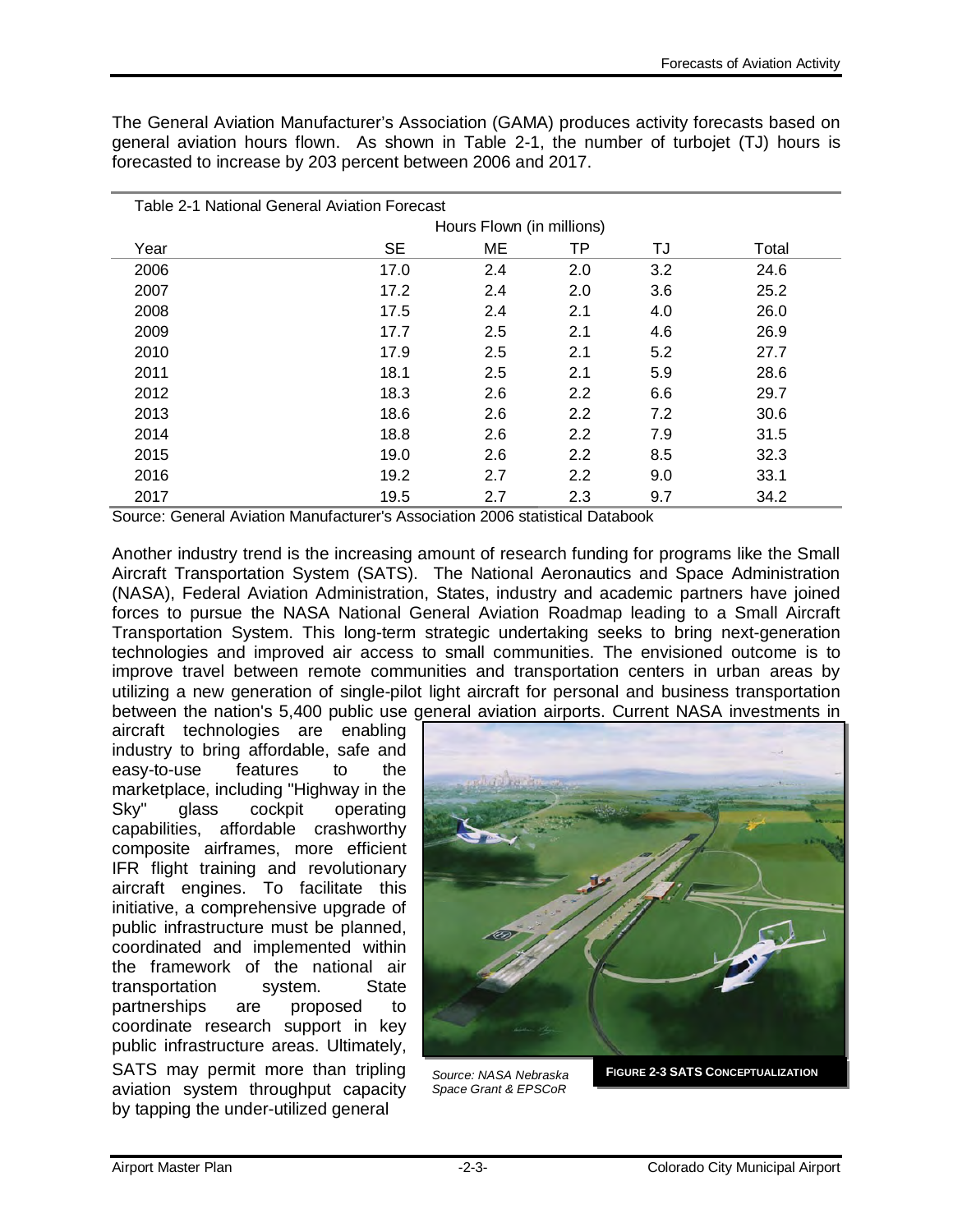aviation facilities to achieve the national goal of doorstep-to-destination travel at four times the speed of highways for the nation's suburban, rural and remote communities.

The introduction of the Very Light Jet (VLJ) is a major milestone in aviation history. The small (less than 10,000 lbs.) jet can travel at speeds exceeding 400 knots at altitudes of 41,000 feet and is relatively inexpensive in the jet market. These aircraft will allow people to travel in jet aircraft to virtually any airport in the U.S due to the small size and the short length required for takeoff and landing. The demand for these aircraft is beginning to take shape. Estimates



have forecasted as many as 4,500 VLJs flying by 2016. The majority of the VLJ market is expected to be business people who seek flexible traveling schedules and air taxi services. The lack of efficiency in the hub and spoke system is a major contributor to the VLJ market which will provide high-speed, low cost, convenient service to desired destinations.

The continued growth in fractional ownership arrangements is another significant industry trend. Fractional ownership arrangements allow businesses and individuals to purchase an interest in an aircraft and pay for only the time that they use the aircraft. According to the National Business Aviation Association (NBAA), in 1986, there were three owners of fractionally held aircraft. By 1993, there were 110. From 2000 to 2002, the number of companies and individuals using fractional ownership grew by 52 percent, from 3,834 to 5,827 shares; the growth from 1999 (2,607) to 2002 was 124 percent. The number of airplanes in fractional programs grew 11 percent in 2002, from 696 to 776. The shift toward turbine aircraft is likely a result of the success of fractional ownership, the introduction of new types of turbine aircraft and a transition from commercial air travel to corporate/business air travel as a result of September  $11<sup>th</sup>$ .

# **AVAILABLE ACTIVITY FORECASTS**

The first step in preparing aviation forecasts is to examine historical and existing activity levels and currently available forecasts from other sources. The FAA Terminal Area Forecasts (TAF) and the Arizona State Aviation Needs Study (SANS) 2000 were reviewed for the Colorado City Municipal Airport. The FAA TAF (December 2006) indicates 12 existing based aircraft for Colorado City Municipal Airport and 3,700 existing annual operations. The TAF numbers are forecast to remain constant through the year 2025. The Arizona SANS 2000 indicates 13 existing based aircraft and 4,233 existing annual operations at the Colorado City Municipal Airport. SANS 2000 includes a forecast of 19 based aircraft and 6,441 annual operations for Colorado City by the year 2020. The 1999 Colorado City Municipal Airport Master Plan projected 30 based aircraft and 13,500 operations by 2020.

# **FAA RECORDS OF BASED AIRCRAFT AND OPERATIONS**

FAA Form 5010-1, *Airport Master Record*, is the official record kept by the Federal Aviation Administration to document airport physical conditions and other pertinent information. The record normally includes an annual estimate of aircraft activity as well as the number of based aircraft. This information is normally obtained from the airport sponsor. The accuracy of these documents varies directly with the sponsor's record keeping system. The FAA Form 5010-1 for the Colorado City Municipal Airport indicates 8-based aircraft (including one jet and one multiengine piston) and 5,390 annual aircraft operations. This form also breaks down the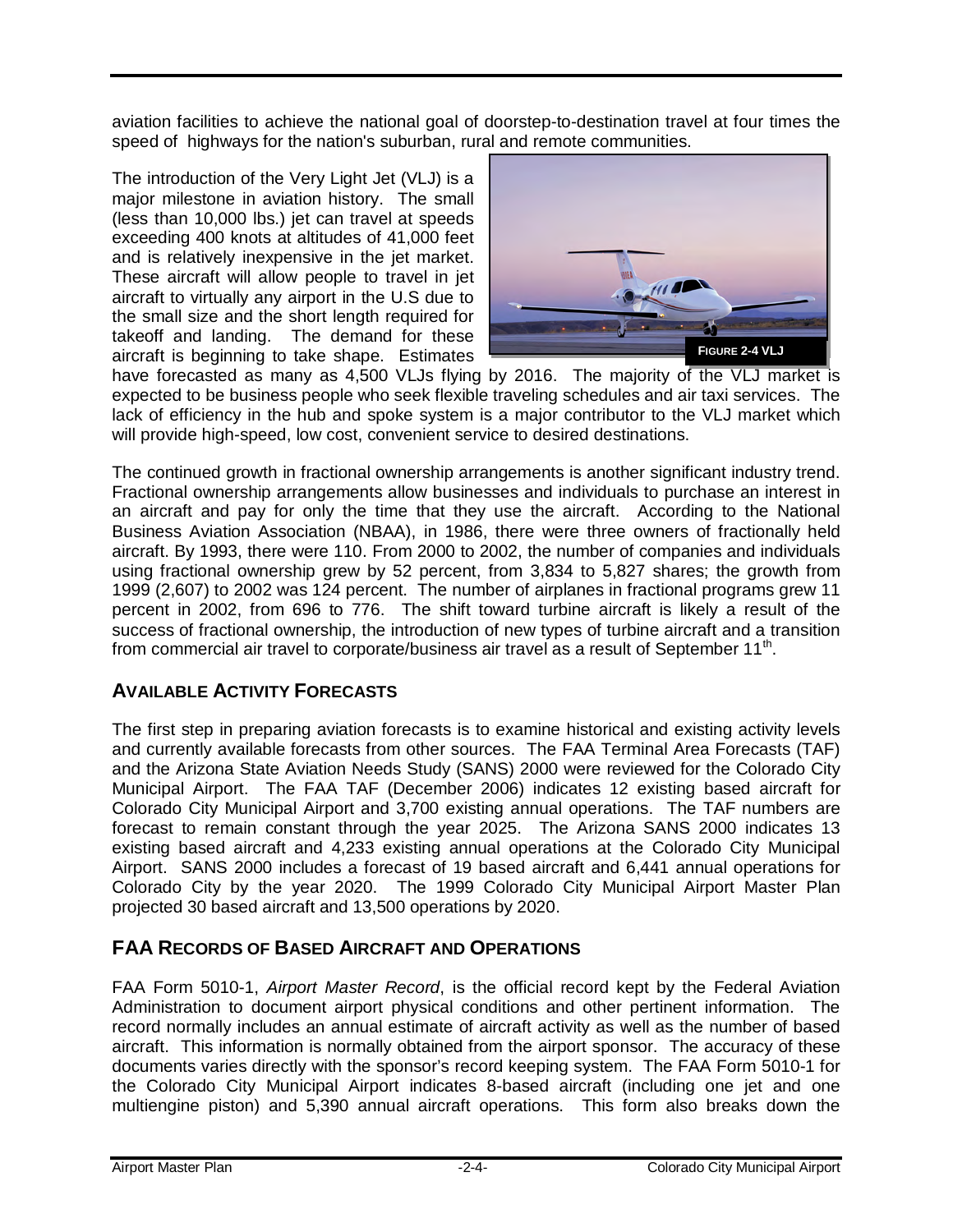Colorado City operations to 240 Air Taxi, 1,600 GA Local, 3,500 GA Itinerant and 50 Military operations. Airport management records and the inventory (August, 2007) for this Master Plan documented the seven based aircraft listed in Table 2-2.

#### **EXISTING AVIATION ACTIVITY**

According to the 2006 airport inventory and correspondence with the current airport manager, based aircraft and operations totals at the Colorado City Municipal Airport are similar to the numbers shown in the 5010.

There are currently seven aircraft based at the Colorado City Municipal Airport. The total annual operations estimate for the Colorado City Municipal Airport is approximately 4,500. For the purposes of this study, existing based aircraft and operations at the Colorado City Municipal Airport will be seven aircraft and 4,500 operations. These totals result in approximately 643 operations per based aircraft (OBPA).

The Colorado City Municipal Airport is currently an Airport Reference Code (ARC) B-II airport serving predominately single engine piston, multi-engine piston and turbo prop aircraft, with some use by light turbojet aircraft. Users include:

Air Medivac Services: Air medivac provides essential emergency medical transport in life threatening situations and patient transfers from clinics to higher level care facilities throughout the Colorado City area. These users utilize a variety of multi-engine turboprop and turbojet aircraft.

Business/Recreational Transportation: These users desire the utility and flexibility offered by general aviation aircraft. The types of aircraft utilized for personal and business transportation varies with individual preference and resources and generally include a mix of single-engine, multi-engine and turbojet aircraft. This category also includes hunting and tourism traffic. There will be an increased number of these users as the community continues to grow and the number of second homes increases.

Flight Training: Flight schools from other airports in the state and region have students perform cross-country flights to Colorado City Municipal Airport. Flight training includes instructional flying to obtain a pilot's license or proficiency checks including biennial flight reviews. The majority of aircraft used for flight instruction include single and multi engine piston.

| TABLE 2-2 COLORADO CITY BASED AIRCRAFT                               |              |                    |            |  |  |  |  |  |  |  |
|----------------------------------------------------------------------|--------------|--------------------|------------|--|--|--|--|--|--|--|
| <b>Type</b>                                                          | Model        | Tail Number        | Type       |  |  |  |  |  |  |  |
| Cessna                                                               | 421          | <b>N283PT</b>      | <b>MEP</b> |  |  |  |  |  |  |  |
| Cessna                                                               | Citation     | N47FH              | TJ         |  |  |  |  |  |  |  |
| Cessna                                                               | 140          | N76927             | <b>SEP</b> |  |  |  |  |  |  |  |
| Cessna                                                               | 172          | N739MX             | <b>SEP</b> |  |  |  |  |  |  |  |
| Cirrus                                                               | <b>SR-22</b> | N <sub>18</sub> DN | <b>SEP</b> |  |  |  |  |  |  |  |
| Cessna                                                               | 182          | N9024G             | <b>SEP</b> |  |  |  |  |  |  |  |
| Piper                                                                | Super Cub    | N9956T             | <b>SEP</b> |  |  |  |  |  |  |  |
| SEP: Single-Engine Piston<br>Source: Airport Management, August 2007 |              |                    |            |  |  |  |  |  |  |  |

TJ: Turbojet MEP: Multi-Engine Piston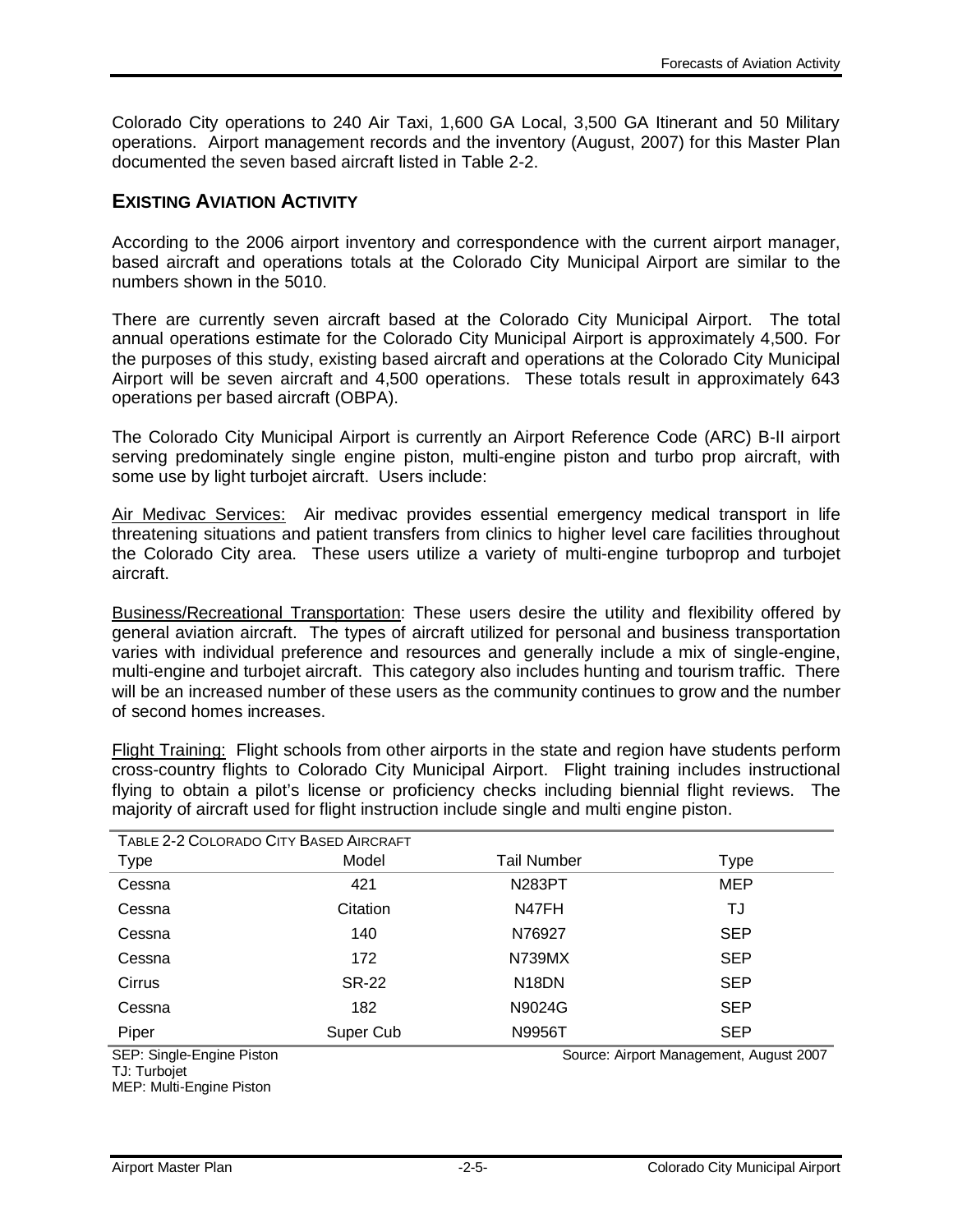#### **HISTORICAL BASED AIRCRAFT AND OPERATIONS**

There is no accurate historical record of based aircraft and operations for the Colorado City Municipal Airport. According to the 1999 Airport Master Plan, there were 10 based aircraft in 1997 and approximately 3,500 annual operations. There are currently no commercial service or air cargo operations at the Colorado City Municipal Airport.

#### **FORECASTS OF AVIATION ACTIVITY**

#### **FACTORS INFLUENCING AVIATION DEMAND**

There are several factors that are influencing the aviation demand at the Colorado City Municipal Airport. These factors include the location of the community to several national monuments and parks. The economic development taking place in Colorado City and Hildale is a major factor in the demand for airport facilities. Private recreational, government and tourism flying will continue to be factors in the utilization of the airport.

#### **BASED AIRCRAFT**

A comparative analysis of based aircraft forecasts was accomplished using three methodologies to derive a preferred forecast of based aircraft for the Colorado City Municipal Airport. The first method utilized a bottom-up per capita approach that projects the number of based aircraft in direct proportion to the projected population of Colorado City and Hildale. This resulted in 14 based aircraft at Colorado City in 2026.

According to FAA Order 5090.3C, when forecast data is not available, a satisfactory procedure is to forecast based aircraft using the statewide growth rate from the December 2006 TAF and to develop activity statistics by estimating annual operations per based aircraft. The second forecasting method for based aircraft utilized the FAA's Terminal Area Forecast annual growth rate for the State of Arizona of 2 percent per

| TABLE 2-3 PER CAPITA METHOD |          |  |  |  |  |  |  |
|-----------------------------|----------|--|--|--|--|--|--|
| Population                  | Aircraft |  |  |  |  |  |  |
| 6,512                       | 7        |  |  |  |  |  |  |
| 8,862                       | 10       |  |  |  |  |  |  |
| 9,579                       | 11       |  |  |  |  |  |  |
| 11,085                      | 12       |  |  |  |  |  |  |
| 12,571                      | 14       |  |  |  |  |  |  |
|                             |          |  |  |  |  |  |  |

| TABLE 2-4 FAA TAF METHOD           |                       |  |  |  |
|------------------------------------|-----------------------|--|--|--|
| Year                               | <b>Based Aircraft</b> |  |  |  |
| 2006                               |                       |  |  |  |
| 2011                               | 8                     |  |  |  |
| 2016                               | 9                     |  |  |  |
| 2021                               | 10                    |  |  |  |
| 2026                               | 12                    |  |  |  |
| *Preferred Based Aircraft Forecast |                       |  |  |  |

year. This growth rate of 10 percent every five years results in approximately 12 based aircraft in Colorado City in 2026. The TAF Method has been selected as the preferred based aircraft

forecast. With future improvements made to the facilities and increased landside development anticipated to take place the TAF reflected the most realistic increase in based aircraft.

The third forecasting method for based aircraft utilized a market share analysis based on the State Aviation Needs Study (SANS 2000) forecast of based aircraft for Mohave County. The SANS 2000 based aircraft projection for

| TABLE 2-5 MARKET SHARE METHOD |                       |                      |  |  |  |  |
|-------------------------------|-----------------------|----------------------|--|--|--|--|
|                               |                       | <b>Colorado City</b> |  |  |  |  |
|                               | <b>Mohave County</b>  | <b>Market Share</b>  |  |  |  |  |
| Year                          | <b>Based Aircraft</b> | Aircraft             |  |  |  |  |
| 2006                          | 501                   |                      |  |  |  |  |
| 2011                          | 547                   | 8                    |  |  |  |  |
| 2016                          | 601                   | 8                    |  |  |  |  |
| 2021                          | 661                   | 9                    |  |  |  |  |
| 2026                          | 773                   | 11                   |  |  |  |  |

Mohave County was applied to the existing demand level to estimate Colorado City's market share. This market share was then applied to the SANS 2000 aircraft projections. This resulted in 11 based aircraft in Colorado City in 2026.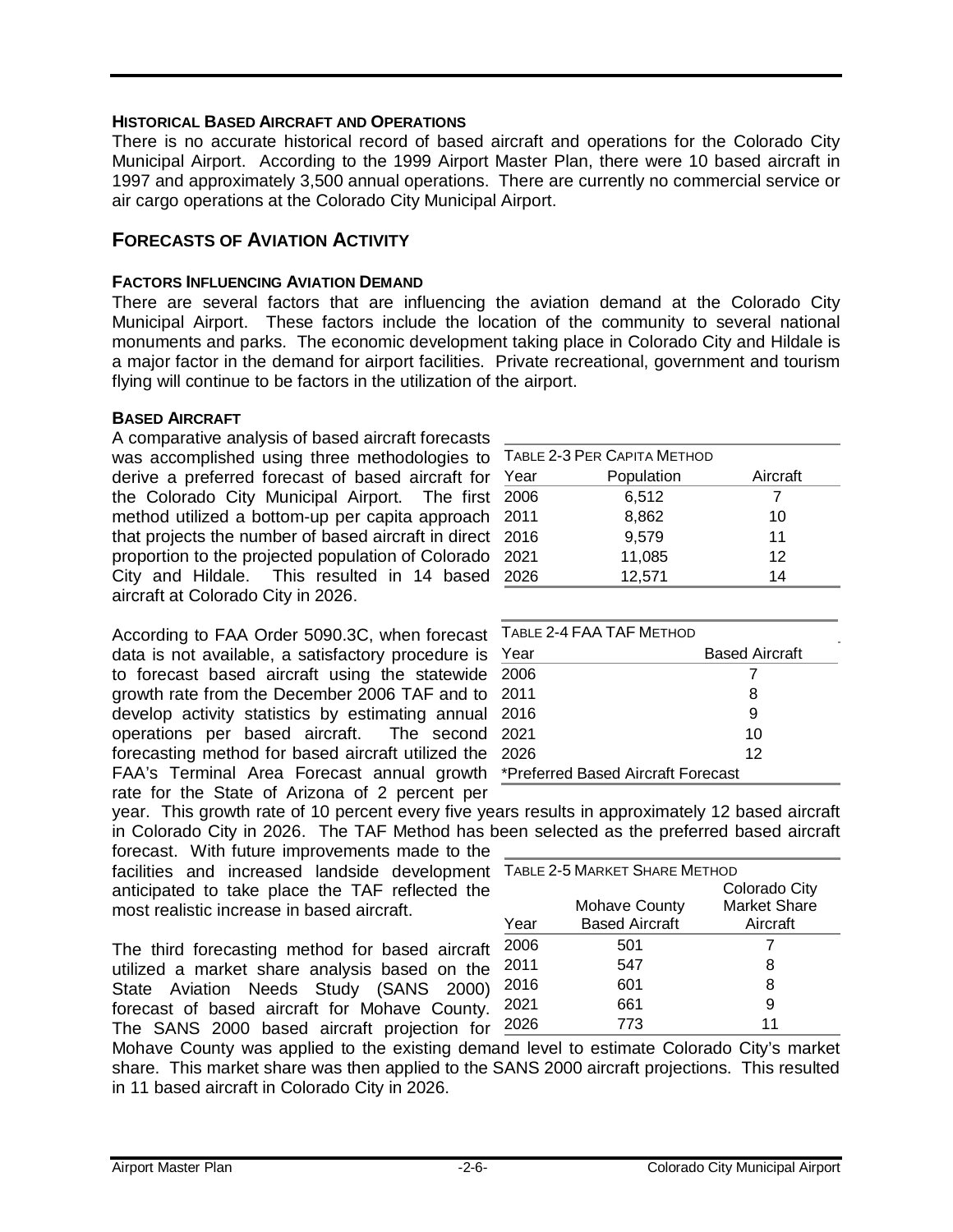

#### **ANNUAL AIRCRAFT OPERATIONS**

In order to develop a preferred method of forecasting aircraft operations at the Colorado City Municipal Airport, a number of methods were analyzed. Each method utilizes the preferred based aircraft forecast of 12 based aircraft in 2026, then applies an operations per based aircraft (OPBA) to the based aircraft forecast. The methods are summarized as follows:

Method 1: Existing operations and based aircraft (643 OPBA)

Method 2: FAA Order 5090.3C (250 OPBA)

Method 3: All Arizona NPIAS GA Airports (459 OPBA)

Method 4: FAA Advisory Circular 150/5300-13 (679 OPBA)

For the first method, the base year level of operations per based aircraft of 643 was applied to the preferred based aircraft forecast. Applying 643 OPBA to the preferred based aircraft forecast (Table 2-3) results in 7,716 annual operations in 2026.

A general guideline from FAA Order 5090.3C, Field Formulation of the National Plan of Integrated Airport Systems (NPIAS) of 250 OPBA for rural general aviation airports with little itinerant traffic was applied to the based aircraft forecast for Method 2. Applying 250 OPBA to the preferred based aircraft forecast results in 3,000 forecast operations in 2026.

For the third method, the average OPBA for all Arizona general aviation airports included in the NPIAS was calculated. This average was calculated by dividing the number of based aircraft by the number of operations at each airport according to the SANS 2000 data. The average was calculated to be 459 OPBA. Applying 459 OPBA to the preferred based aircraft forecast results in 5,508 annual operations in 2026.

The fourth method, as outlined in FAA Advisory Circular 150/5300-13, applied 679 OPBA (for NPIAS Public Use Airports) to the preferred based aircraft forecast. This method results in a forecast of 8,148 operations in 2026.

These estimates provide a likely range of activity for future operations at the Colorado City Municipal Airport and are shown in Figure 2-6. Because aircraft operations are expected to continue at the same rate per based aircraft as current levels, Method 1 was determined to be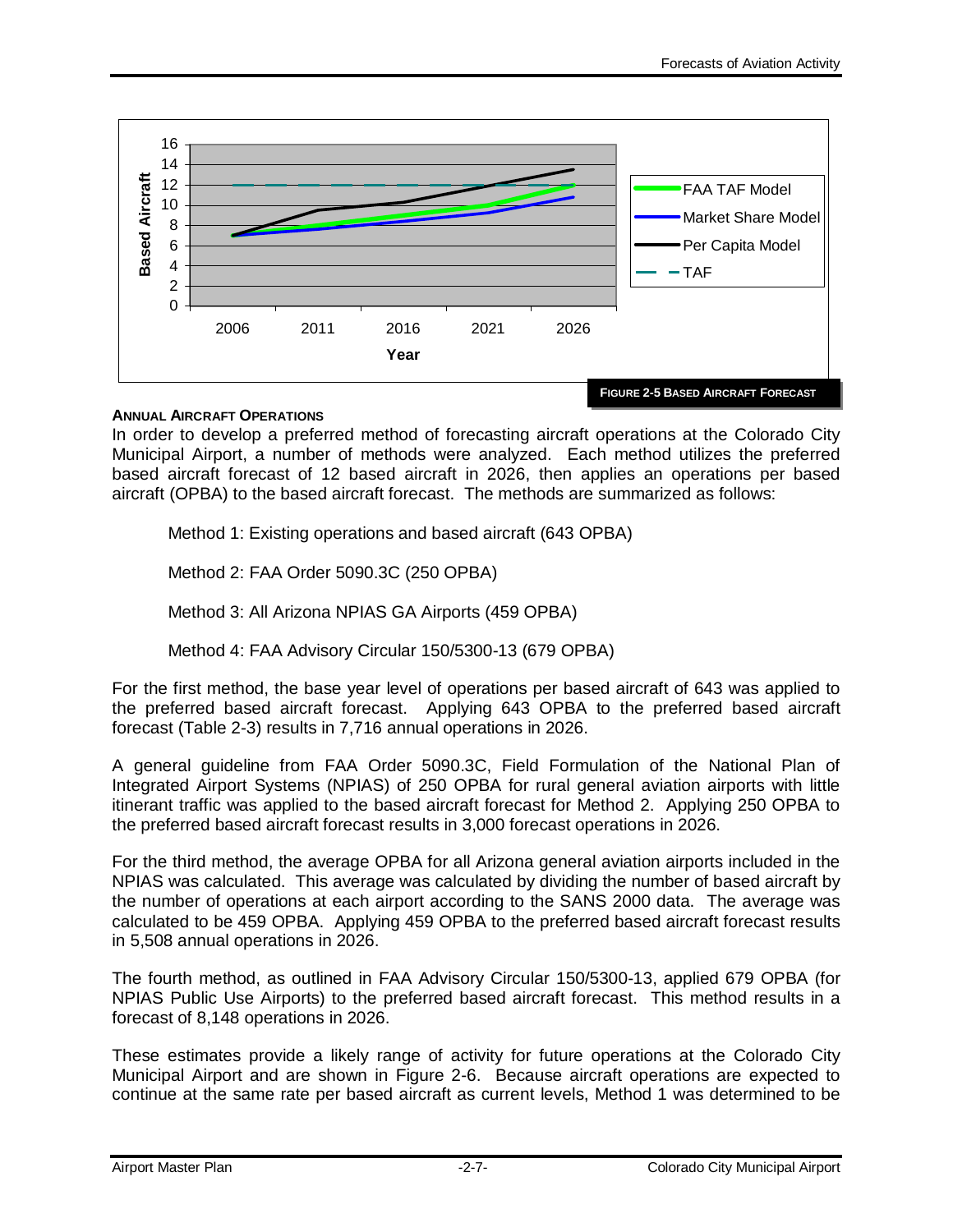the most realistic and was therefore selected as the preferred operations forecast for the Colorado City Municipal Airport.



#### **ITINERANT AND LOCAL OPERATIONS**

Local operations consist primarily of training and recreational flights in the area. The remaining itinerant flights primarily consist of personal transportation, business transportation and recreational flights to and from other airports. The percentage of local versus itinerant operations is expected to trend toward the Arizona average of 58 percent itinerant and 42 percent local based on the anticipated airport users and fleet mix described in the following section. Anticipated users whose operations would likely be considered local include ranchers, aerial observation and surveying, recreation and tourism and flight training.

| TABLE 2-6 PREFERRED FORECAST OF AVIATION ACTIVITY |                       |                         |                             |                         |  |  |  |  |  |
|---------------------------------------------------|-----------------------|-------------------------|-----------------------------|-------------------------|--|--|--|--|--|
| Year                                              | <b>Based Aircraft</b> | <b>Local Operations</b> | <b>Itinerant Operations</b> | <b>Total Operations</b> |  |  |  |  |  |
| 2006                                              |                       | 1,200                   | 3,300                       | 4,500                   |  |  |  |  |  |
| 2011                                              |                       | 1,372                   | 3,772                       | 5,144                   |  |  |  |  |  |
| 2016                                              | 9                     | 1.736                   | 4,051                       | 5,787                   |  |  |  |  |  |
| 2021                                              | 10                    | 2,315                   | 4,115                       | 6,430                   |  |  |  |  |  |
| 2026                                              | 12                    | 3,241                   | 4.475                       | 7,716                   |  |  |  |  |  |

## **AIRPORT USERS AND FLEET MIX**

Interviews with existing and potential users indicate the following types of operations are anticipated for the Colorado City Municipal Airport:

Ranchers: Ranching is one of the primary economic activities in this part of Arizona due to the vast expanse of ranch land. Aircraft are often used in ranching to inventory and locate livestock.

Aerial Observation and Surveying: With close proximity to the several state parks and monuments, the airport may provide a location for government agencies and private individuals to conduct environmental surveys, wildlife counts and other studies. Slow flying, single-engine aircraft are generally the preferred type of aircraft for this use.

Business Transportation: Business aviation users benefit by being able to travel to or from these business centers to conduct business activities in a single day, without requiring an overnight stay or extensive ground travel time. Local and other small businesses will generally utilize single-engine and multi-engine piston aircraft. Medium sized businesses and larger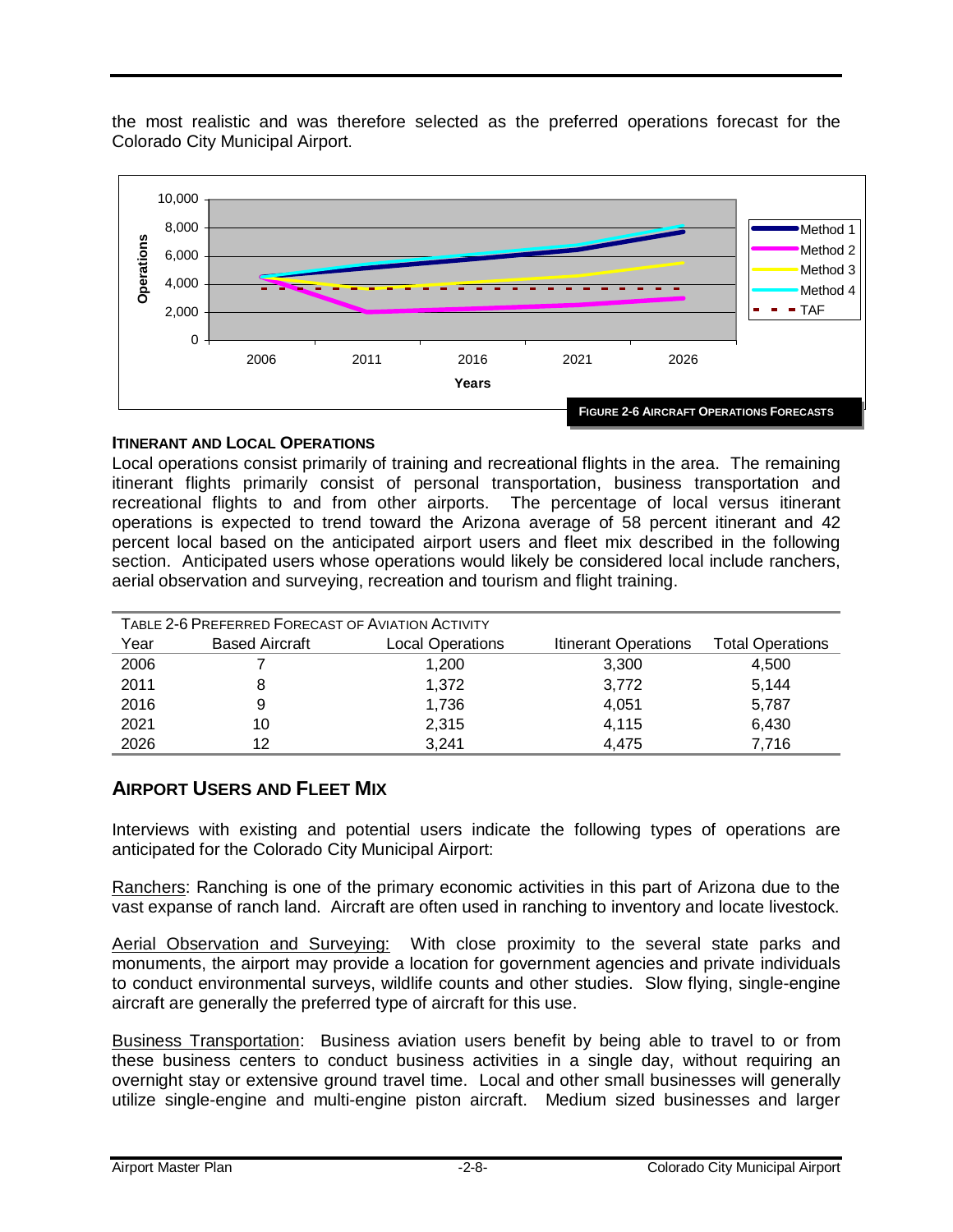corporations having a need to travel to the Colorado City/Hildale area would generally utilize multi-engine piston and turboprop aircraft and light to medium business jets respectively. This user category also includes state and federal agencies and travel by government officials.

Personal Transportation: These users desire the utility and flexibility offered by general aviation aircraft. The types of aircraft utilized for personal transportation vary with individual preference and resources and generally include a mix of single-engine, multi-engine and in some cases turbojet aircraft.

Recreational and Tourism: These users include transient pilots flying into the region to visit recreational and tourist attractions. These users mostly utilize single-engine piston aircraft; however, a small percentage may operate multi-engine piston aircraft. Other types of aircraft in this category include home-built, experimental aircraft, gliders and ultralights.

Air Medivac and Medical Services: Air Medivac provides essential emergency medical transport in life threatening situations. Medical services users would be physicians traveling into the airport to provide medical or dental services in the Colorado City/Hildale area. These users utilize a variety of multi-engine turboprop and turbojet aircraft such as Cessna 421's, Beech King Airs, Pilatus PC-12s and Lear Jets.

Flight Training: These users conduct local and itinerant flights in order to meet flight proficiency requirements for obtaining FAA pilot certifications. These flights include touch-and-goes, day and night local and cross-country flights and simulated approaches. Pilot certifications include Sport, Private, Instrument, Commercial, Instructor and Airline Transport ratings. Depending on the level of interest and aircraft availability, a multi-engine rating may or may not be available. A commercial rating may be accomplished with either a single-engine or multi-engine aircraft. Air transport ratings are usually obtained at larger regional FAR Part 121 certificated flight schools.

Search and Rescue: With the vast amount of land located within the Arizona Strip, local aircraft owners and pilots may be requested to assist in search and rescue efforts in the area. The Civil Air Patrol (CAP), a non-profit aviation-related organization is commonly known for providing these types of services on a volunteer basis. CAP also provides mentoring, flight instruction and in some cases aircraft rentals for members and trainees (Cadets). Generally, small singleengine aircraft are used for this purpose.

| TABLE 2-7 DETAILED FORECASTS BY AIRCRAFT TYPE |            |       |       |       |       |              |
|-----------------------------------------------|------------|-------|-------|-------|-------|--------------|
|                                               |            | 2006  | 2011  | 2016  | 2021  | 2026         |
| Single Engine Aircraft                        |            | 5     | 5     | 6     | 6     | 6            |
|                                               | Operations | 3,700 | 3,894 | 4,287 | 4,730 | 5,766        |
| Multi Engine Piston/Turbo Prop Aircraft       |            |       |       |       |       |              |
|                                               | Operations | 300   | 400   | 500   | 550   | 600          |
| <b>Turbo Jet Aircraft</b>                     |            |       |       |       |       |              |
|                                               | Operations | 300   | 400   | 450   | 500   | 600          |
| Rotorcraft                                    |            |       |       |       |       | $\mathbf{0}$ |
|                                               | Operations |       | 200   | 250   | 300   | 350          |
| <b>Experimental &amp; Other</b>               |            |       |       |       |       |              |
|                                               | Operations | 200   | 250   | 300   | 350   | 400          |
| <b>Annual Operations</b>                      |            | 4.500 | 5.144 | 5,787 | 6,430 | 7,716        |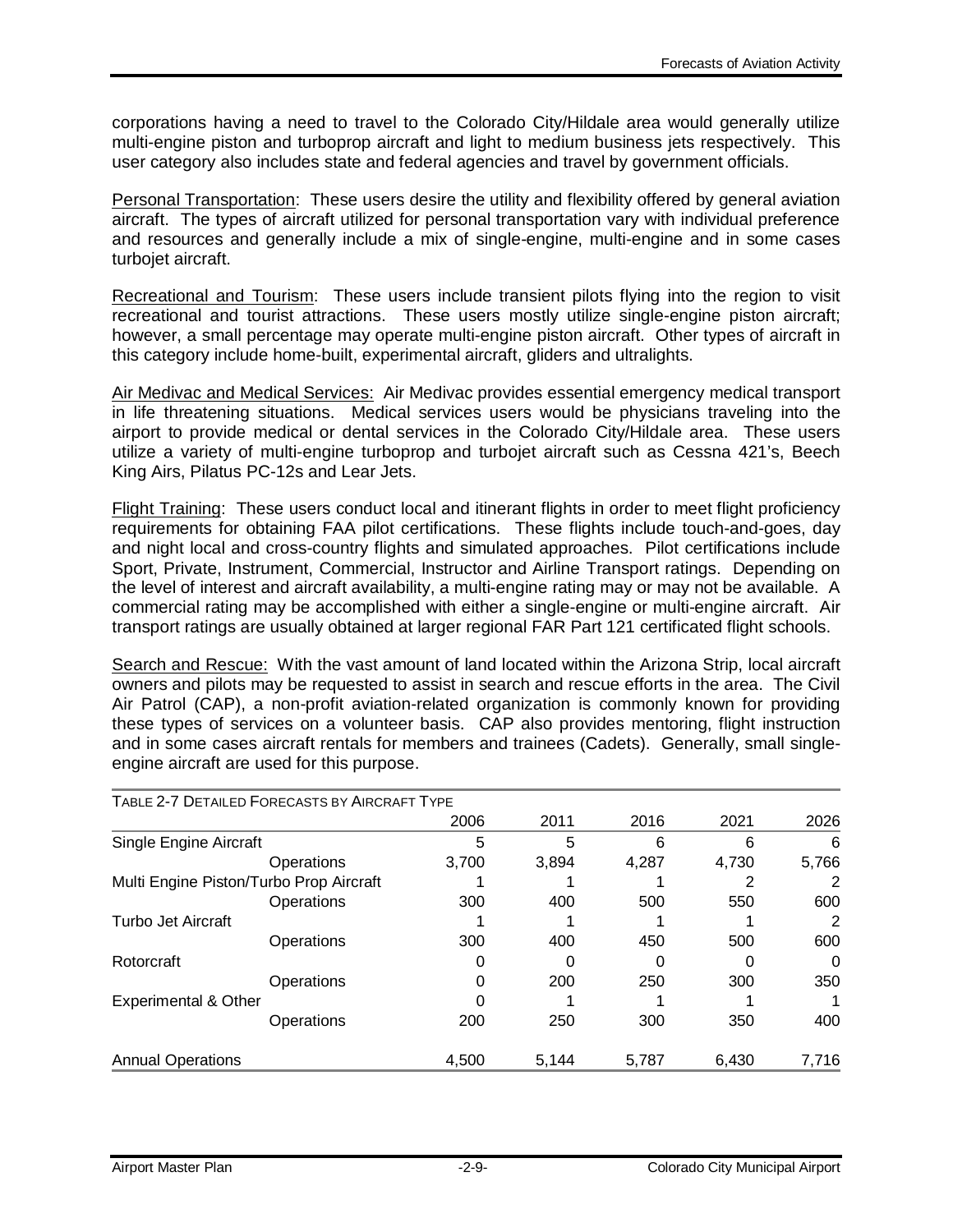Based on these types of uses, local operations are expected to be conducted by predominately single-engine aircraft. Itinerant operations are expected to trend from primarily single engine piston aircraft towards the GAMA forecast fleet mix of 65 percent single-engine, 11 percent multi-engine, 6 percent jet, 3 percent helicopter, 15 percent experimental and other. These trends were applied to the operations forecast to derive the forecast by aircraft type shown in Table 2-7.



## **AIRPORT SEASONAL USE DETERMINATION**

A seasonal fluctuation in aircraft operations may be expected at any airport. This fluctuation is most apparent in regions with severe winter weather patterns and at non-towered general aviation airports. The fluctuation is less pronounced at major airports, with a high percentage of commercial and scheduled airline activity.

Non-towered airports generally experience a substantially higher number of operations in summer months than off-season months. The average seasonal use trend for FAA towered airports from the 1979-1984 records (total aircraft operations handled by tower facilities nationally from FAA Statistical Handbook of Aviation) was used as a baseline for determining seasonal use trends. As discussed above, the seasonal fluctuation is more pronounced at nontowered airports than towered airports. The seasonal use trend for towered airports was adjusted to approximate seasonal use trends at non-towered airports. This is presented in Table 2-8 and in Figure 2-8.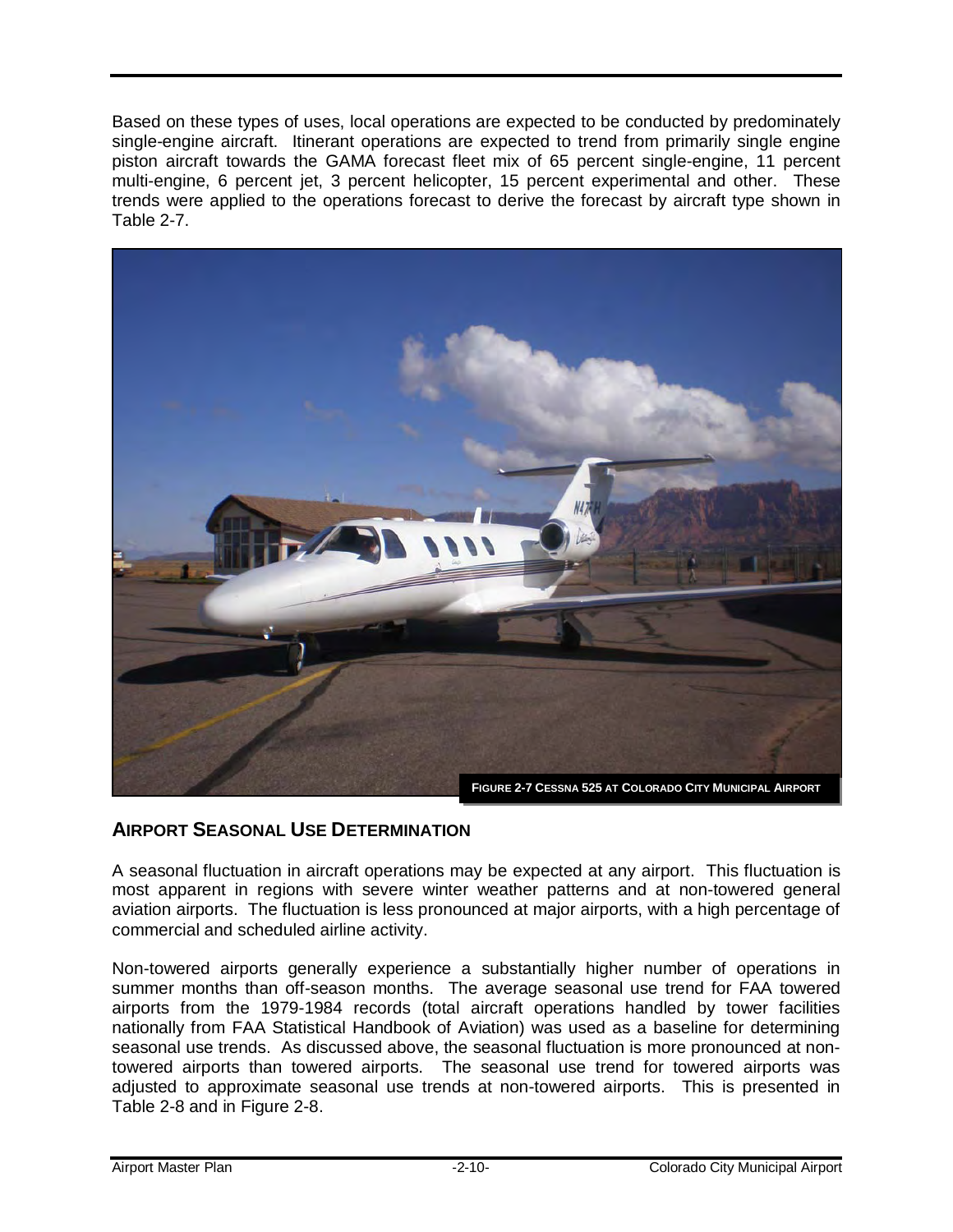| TABLE 2-8 SEASONAL USE TREND |             |                |
|------------------------------|-------------|----------------|
| Month                        | Non-towered | <b>Towered</b> |
| January                      | 3.5%        | 7.2%           |
| February                     | 4.0%        | 8.2%           |
| March                        | 4.8%        | 8.6%           |
| April                        | 7.5%        | 9.0%           |
| May                          | 11.3%       | 9.1%           |
| June                         | 13.5%       | 9.4%           |
| July                         | 14.8%       | 9.1%           |
| August                       | 13.0%       | 8.7%           |
| September                    | 10.0%       | 8.7%           |
| October                      | 8.0%        | 7.8%           |
| November                     | 5.8%        | 7.1%           |
| December                     | 3.8%        | 7.1%           |



# **HOURLY DEMAND AND PEAKING TENDENCIES**

In order to arrive at a reasonable estimate of demand at the airport facilities, it was necessary to develop a method to calculate the levels of activity during peak periods. The periods normally used to determine peaking characteristics are defined below:

Peak Month: The calendar month when peak enplanements or operations occur.

Design Day: The average day in the peak month derived by dividing the peak month enplanements or operations by the number of days in the month.

Busy Day: The Busy Day of a typical week in the peak month. In this case, the Busy Day is equal to the Design Day.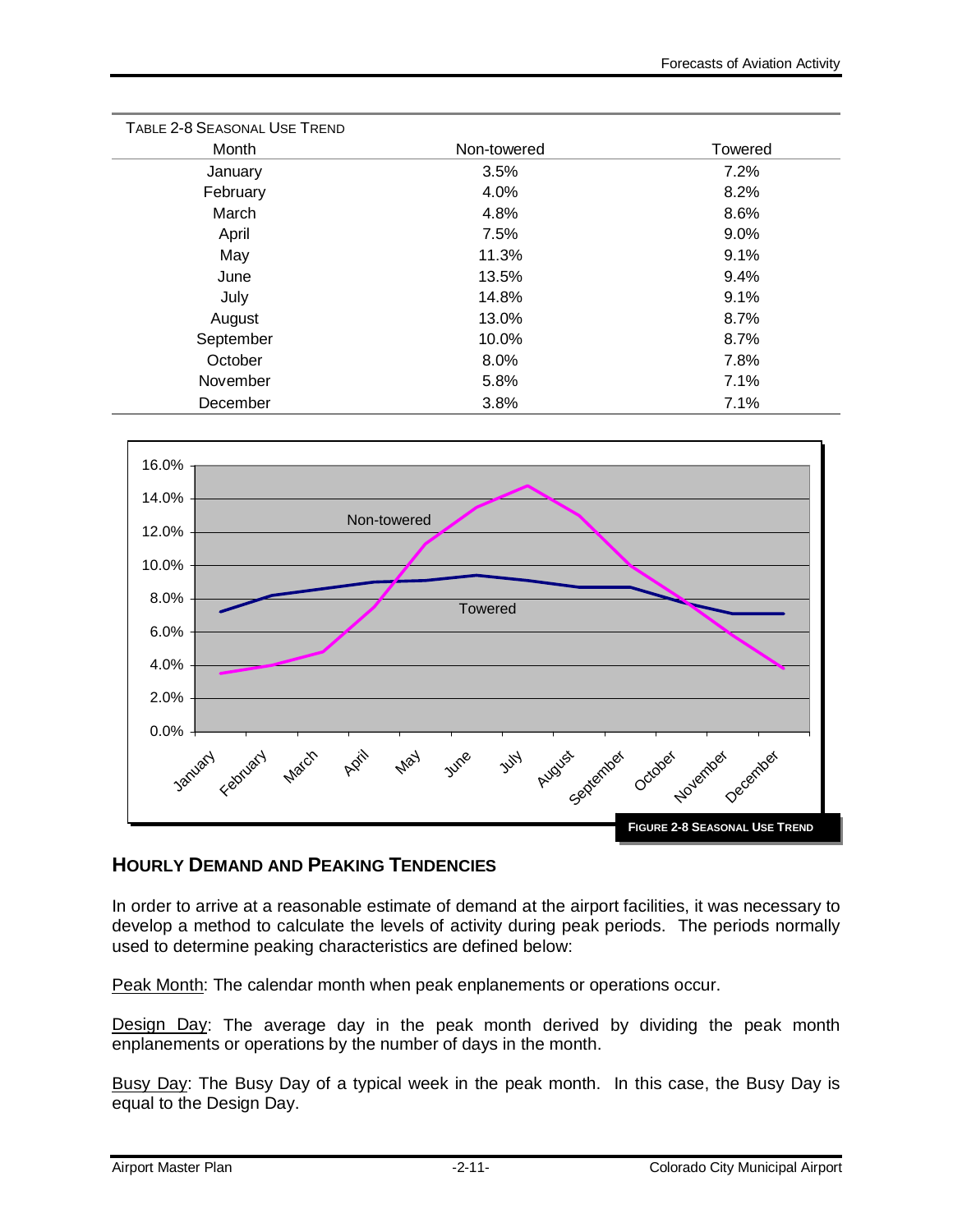Design Hour: The peak hour within the Design Day. This descriptor is used in airfield demand/capacity analysis, as well as in determining terminal building, parking apron and access road requirements.

Busy Hour: The peak hour within the Busy Day. In this case, the Busy Hour is equal to the Design Hour.

The Seasonal Use Trend Curve, as presented in Figure 2-8, was used as a tool to determine the peaking characteristics for the Colorado City Municipal Airport. Using the Seasonal Use information, a formula was derived which will calculate the average daily operations in a given month, based on the percentage of the total annual operations for that month, as determined by the curve. The formula is as follows:

| М       |         | A(T/100)                                  |
|---------|---------|-------------------------------------------|
|         |         | M/(365/12)                                |
|         |         |                                           |
| Where T | $=$ $-$ | Monthly percent of use (from curve)       |
| м       | $=$     | Average monthly operations                |
| А       |         | Total annual operations                   |
|         |         | Average Daily Operations in a given month |

Approximately 90 percent of total daily operations will occur between the hours of 7:00 AM and 7:00 PM (12 hours) at a typical general aviation airport, meaning the maximum peak hourly occurrence may be 50 percent greater than the average of the hourly operations calculated for this time period.

The Estimated Peak Hourly Demand (P) in a given month was, consequently, determined by compressing 90 percent of the Average Daily Operations (D) in a given month into the 12-hour peak use period, reducing that number to an hourly average for the peak use period and increasing the result by 50 percent as follows:

| P       | $\equiv$ $\equiv$ | 1.5(0.90D/12)                              |
|---------|-------------------|--------------------------------------------|
| Where D | $=$               | Average Daily Operations in a given month. |
|         |                   | Peak Hourly Demand in a given month.       |

The calculations were made for each month of each phase of the planning period. The results of the calculations are shown in Table 2-9. As is evident in the Table, the Design Day and Design Hour peak demand in the planning year occurs under VFR weather conditions in the month of July (highlighted in bold in each Table), with 40 daily operations and approximately 4.5 operations per hour in 2026.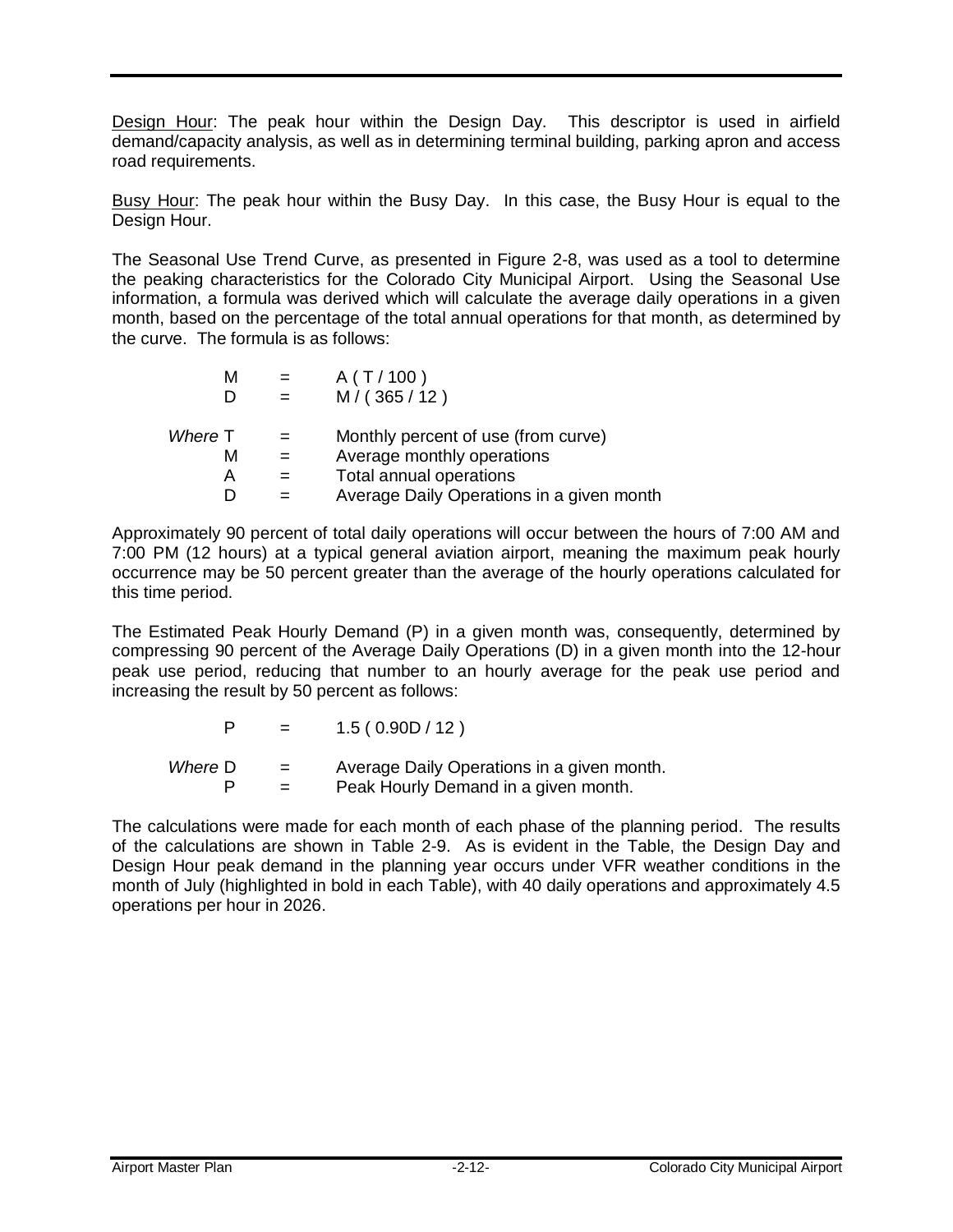| MONTHLY/DAILY/HOURLY DEMAND |       |         |                |        |                     |       |         |                |        |  |
|-----------------------------|-------|---------|----------------|--------|---------------------|-------|---------|----------------|--------|--|
| Planning Year: 2011         |       |         |                |        | Planning Year: 2016 |       |         |                |        |  |
| Operations:                 | 5,144 |         |                |        | Operations:         | 5,787 |         |                |        |  |
| Operations                  |       |         |                |        |                     |       |         | Operations     |        |  |
| Month                       | % Use | Monthly | Daily          | Hourly | Month               | % Use | Monthly | Daily          | Hourly |  |
| January                     | 3.5   | 180     | 6              | 0.7    | January             | 3.5   | 203     | $\overline{7}$ | 0.8    |  |
| February                    | 4.0   | 206     | $\overline{7}$ | 0.8    | February            | 4.0   | 231     | 8              | 0.9    |  |
| March                       | 4.8   | 247     | 8              | 0.9    | March               | 4.8   | 278     | 9              | 1.0    |  |
| April                       | 7.5   | 386     | 13             | 1.5    | April               | 7.5   | 434     | 14             | 1.6    |  |
| May                         | 11.3  | 581     | 19             | 2.1    | May                 | 11.3  | 654     | 22             | 2.5    |  |
| June                        | 13.5  | 694     | 23             | 2.6    | June                | 13.5  | 781     | 26             | 2.9    |  |
| July                        | 14.8  | 761     | 25             | 2.8    | July                | 14.8  | 856     | 28             | 3.2    |  |
| August                      | 13.0  | 669     | 22             | 2.5    | August              | 13.0  | 752     | 25             | 2.8    |  |
| September                   | 10.0  | 514     | 17             | 1.9    | September           | 10.0  | 579     | 19             | 2.1    |  |
| October                     | 8.0   | 412     | 14             | 1.6    | October             | 8.0   | 463     | 15             | 1.7    |  |
| November                    | 5.8   | 298     | 10             | 1.1    | November            | 5.8   | 336     | 11             | 1.2    |  |
| December                    | 3.8   | 195     | 6              | 0.7    | December            | 3.8   | 220     | $\overline{7}$ | 0.8    |  |
|                             |       |         |                |        |                     |       |         |                |        |  |
| Planning Year: 2021         |       |         |                |        | Planning Year: 2026 |       |         |                |        |  |
| Operations:                 | 6,430 |         |                |        | Operations:         | 7,716 |         |                |        |  |
|                             |       |         | Operations     |        |                     |       |         | Operations     |        |  |
| Month                       | % Use | Monthly | Daily          | Hourly | Month               | % Use | Monthly | Daily          | Hourly |  |
| January                     | 3.5   | 225     | $\overline{7}$ | 0.8    | January             | 3.5   | 270     | 9              | 1.0    |  |
| February                    | 4.0   | 257     | 8              | 0.9    | February            | 4.0   | 309     | 10             | 1.1    |  |
| March                       | 4.8   | 309     | 10             | 1.1    | March               | 4.8   | 370     | 12             | 1.4    |  |
| April                       | 7.5   | 482     | 16             | 1.8    | April               | 7.5   | 579     | 19             | 2.1    |  |
| May                         | 11.3  | 727     | 24             | 2.7    | May                 | 11.3  | 872     | 29             | 3.3    |  |
| June                        | 13.5  | 868     | 29             | 3.3    | June                | 13.5  | 1,042   | 34             | 3.8    |  |
| July                        | 14.8  | 952     | 31             | 3.5    | July                | 14.8  | 1,142   | 38             | 4.3    |  |
| August                      | 13.0  | 836     | 27             | 3.0    | August              | 13.0  | 1,003   | 33             | 3.7    |  |
| September                   | 10.0  | 643     | 21             | 2.4    | September           | 10.0  | 772     | 25             | 2.8    |  |
| October                     | 8.0   | 514     | 17             | 1.9    | October             | 8.0   | 617     | 20             | 2.3    |  |
| November                    | 5.8   | 373     | 12             | 1.4    | November            | 5.8   | 448     | 15             | 1.7    |  |
| December                    | 3.8   | 244     | 8              | 0.9    | December            | 3.8   | 293     | 10             | 1.1    |  |

# TABLE 2-9 ESTIMATED HOURLY DEMAND/MONTH

## **INSTRUMENT OPERATIONS**

According to the FAA TAF, 45 percent of the total aircraft operations in Arizona are instrument operations. This number is forecast to increase to 51 percent by 2020. Since virtually all commercial and business jet flights and most military aircraft flights are IFR, the number of instrument operations does not reflect the occurrence of instrument weather or the provision of instrument approaches at airports. At most general aviation airports with an instrument approach and no commercial service or military activity, instrument operations will comprise approximately 2.5 percent of total operations. The majority of general aviation operations are under VFR. Business transportation and air medivac/air ambulance are the most likely users of the instrument approaches at Colorado City with annual instrument operations approximately 0.2 percent of total operations. The number of instrument operations for 2006 were reviewed using GCR airport data which indicated 112 IFR filed flight plans to and from Colorado City Municipal Airport.